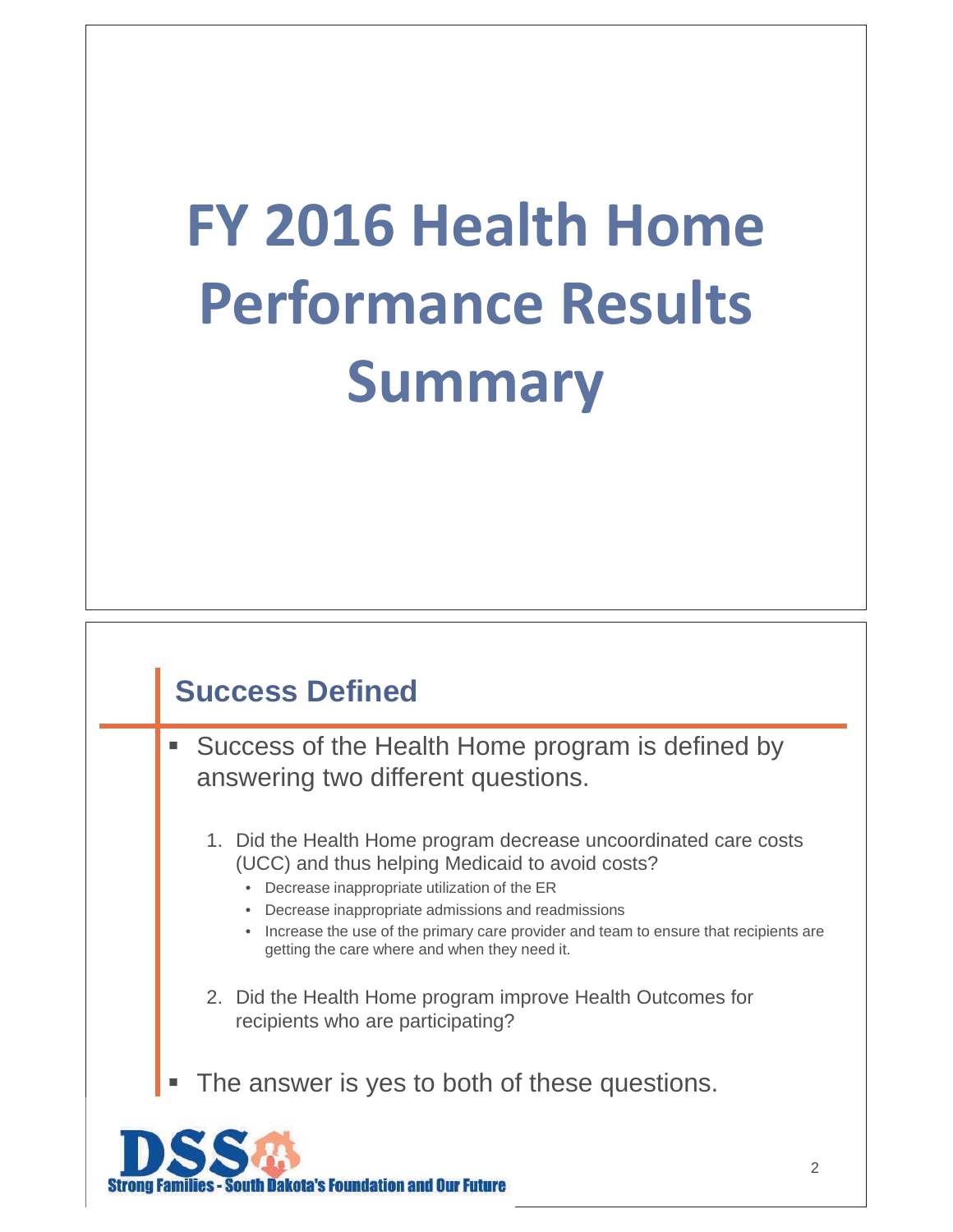

### **Cost Avoidance Estimates for FY 2016**

- The per member per month (PMPM) cost of around \$4 million dollars must be removed from these numbers to get the net cost avoided amount.
- • Analytic Method 1: \$8.244 million avoided annually by reducing the costs for HH enrollees. (Net: \$4.2 million)
- • Analytic Method 2: \$9.605 million avoided annually by reducing the costs for HH enrollees. (Net: \$5.6 million)

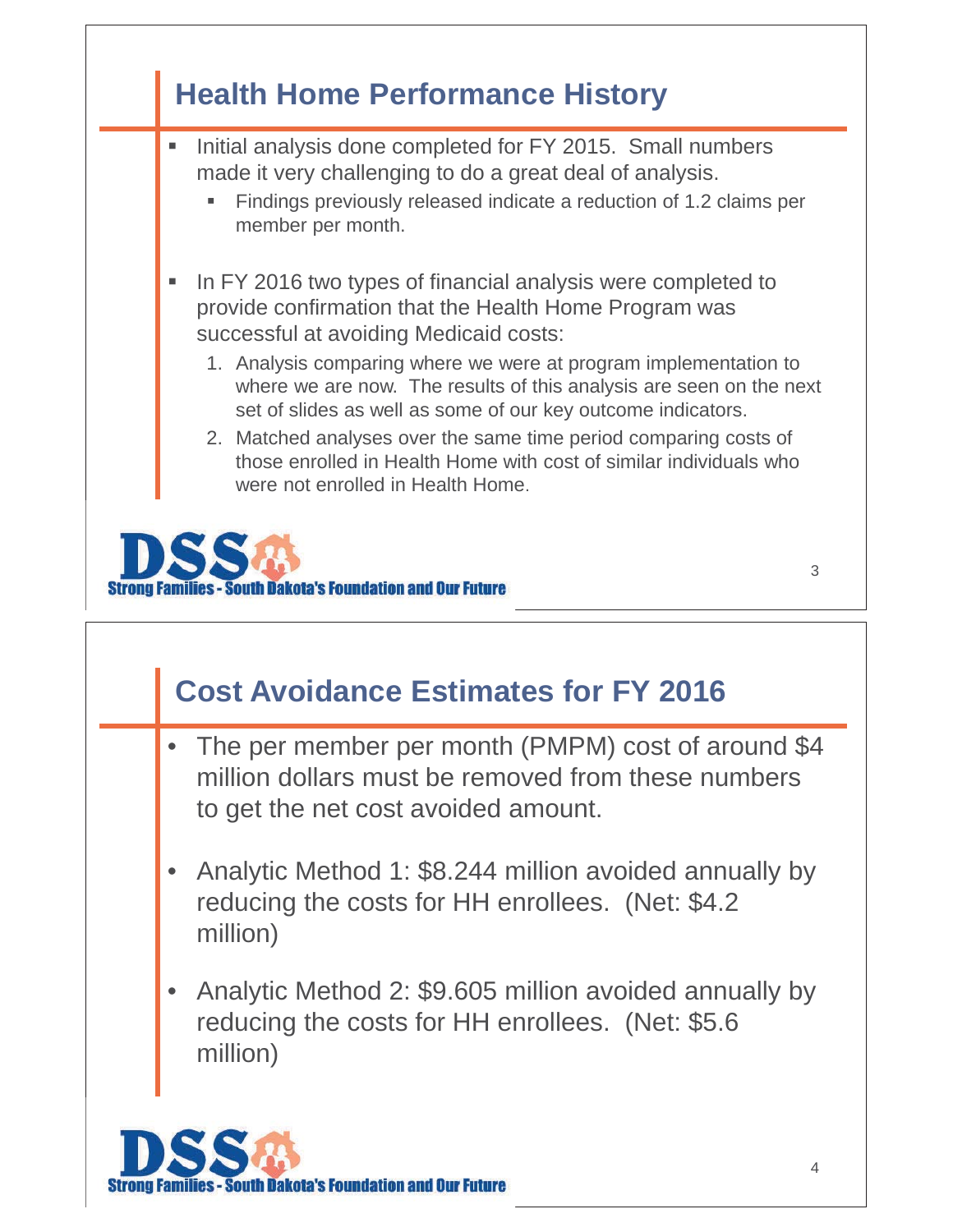

### **Health Management: Caring for People in the Most Cost-Effective Manner**

#### •**Health Homes Outcomes FY 2014 – FY 2016**

– Health Homes report every 6 months on a number of performance measures with multiple measures for some conditions , e.g., asthma, diabetes, behavioral health patient demographics, coordination of care, process and utilization of services. New measures for 2017 include substance abuse screenings as well as 72-hour follow-up for hospitalization due to COPD.

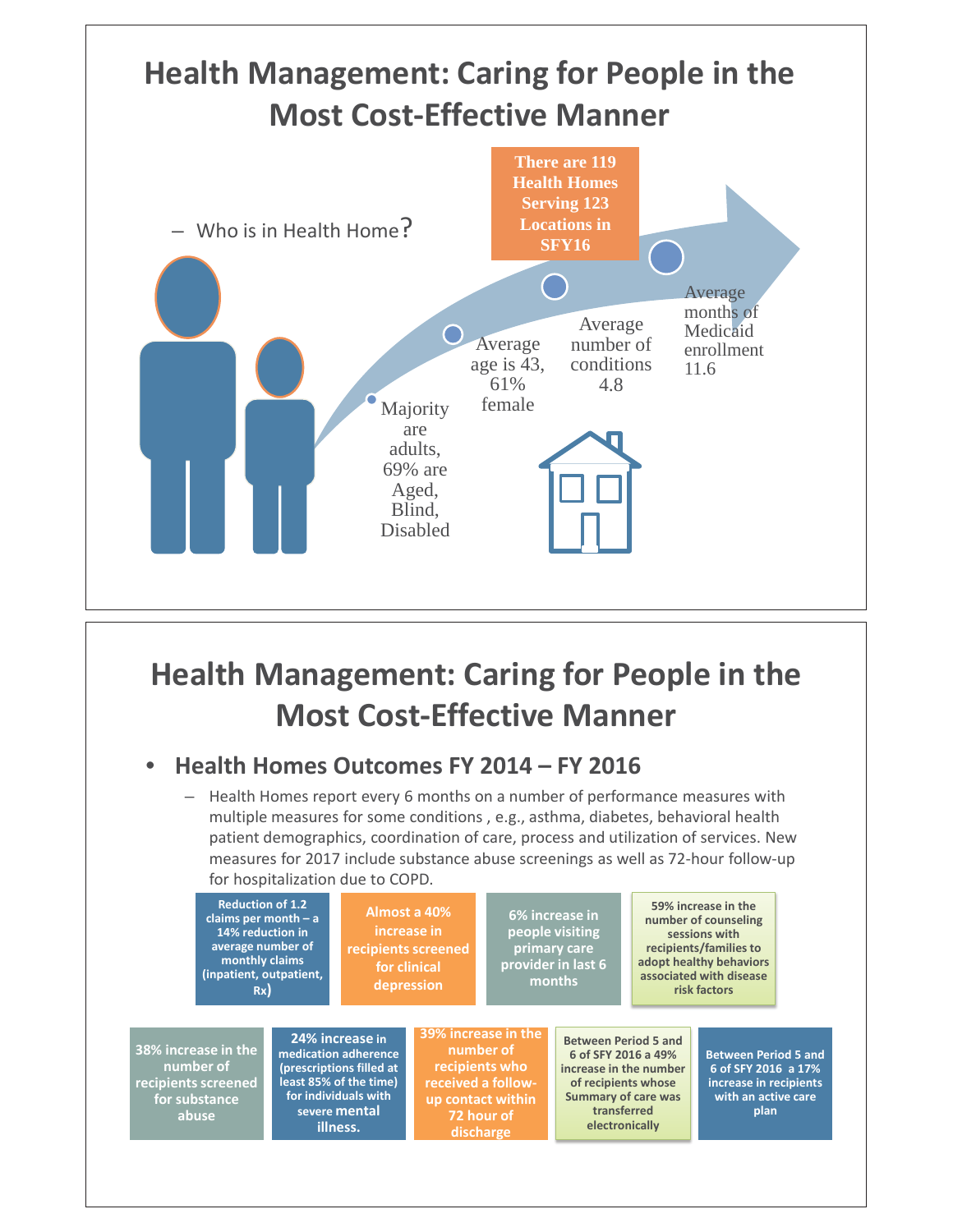

### **Health Management: Caring for People in the Most Cost-Effective Manner**

#### •**Health Homes – Estimates of Avoided expenditures**

– Both analytical methods showed that the Health Home program avoided expenditures for the Medicaid program.